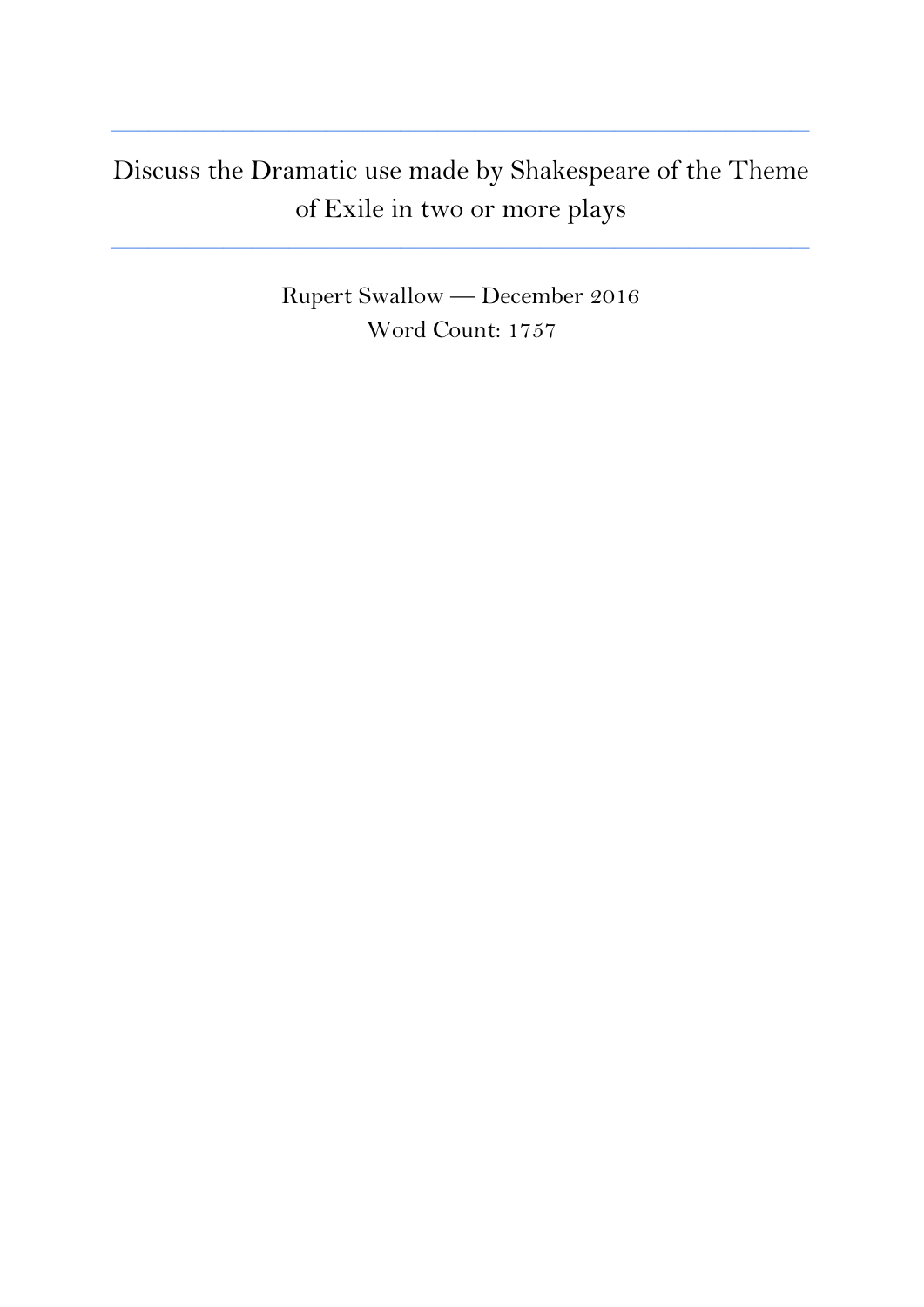From Bolingbroke's exile to France at the start of *Richard II* to Prospero's 12 years of exile in *The Tempest,* Shakespeare uses the theme of exile throughout his oeuvre. Dramatically, exile generally serves two functions. Firstly, it works as a destabilising mechanism; a character is excluded from the centre of power and this physical ostracism reflects their change in social position or mental state. This divergence from the status quo, as in *As You Like It*, *King Lear* and *Richard II*, sets up the central tension through the resolution of which the play will derive its specific effects. The second dramatic function of exile, particularly as seen in *Coriolanus*, is that this exclusion from the 'centre' serves to question the values of the status quo.

Firstly then, exile creates the tensions from which the rest of the play develops. In its simplest and most gratuitous form this dramatic use of exile can be seen in *AYLI*. Initially, Duke Senior and his contingent of nobles flee from the 'villains of [the] court'  $(2.2.2)^1$  into 'voluntary exile' (1.1.98) in the Forest of Arden. The voluntary nature of their flight marks the use of exile in this context as a dramatic device, rather than as an intrinsic plot feature, from the outset of the play. Shakespeare uses exile specifically to draw the audience's attention to the difference between the forest and 'envious court' (2.1.4). While the forest scenes may seem fairly incongruous, even ridiculous, if one keeps in mind the context of civil war between Duke Frederick and Duke Senior, the express point of the exile is that it represents an escape from exactly these kind of machinations, so pervasive in the courtly context. Far from the 'painted pomp'  $(2.1.3)$  and false flatterers of the court — Amiens's fawning 'Happy is your grace/ That can translate the stubbornness of fortune/

<sup>1</sup> William Shakespeare, *As You Like It*, in *The Oxford Shakespeare: The Complete Works*, 2nd Edition, John Jowett, William Montgomery, Gary Taylor, and Stanley Wells, Eds. (Oxford: Clarendon Press, 2005), pp.655-80. All quotations from plays come from this edition.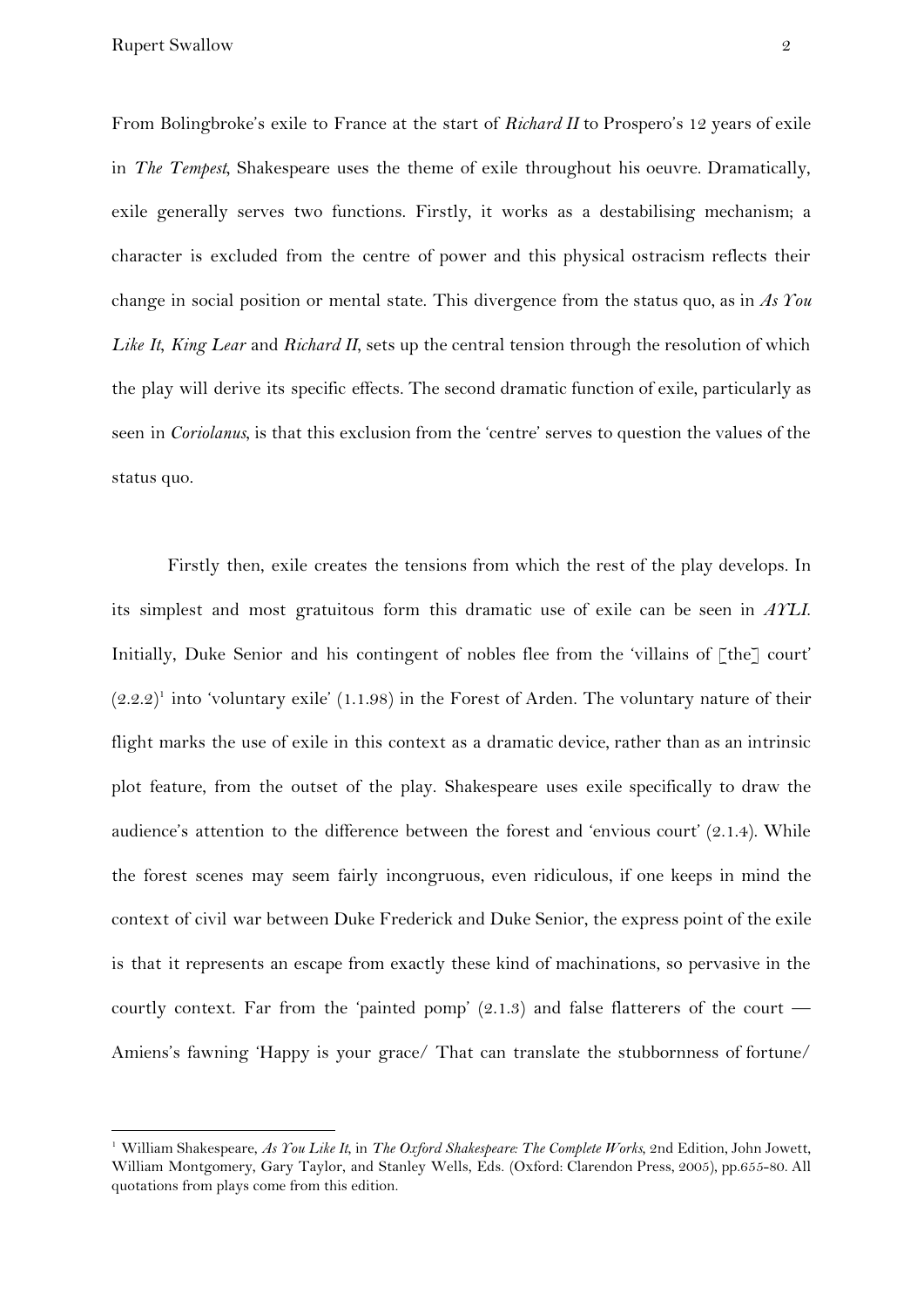Into so quiet and so sweet a style' (2.1.18-20) is cuttingly ignored — Duke Senior and his company, not to mention the quartet of lovers, are released into an egalitarian environment in which power, political and sexual, becomes friable and fluid. Rosalind for example, who manipulates the eventual resolution of the plot, is able to sidestep the limitations imposed upon her in the court by her gender. She can, admittedly, only do this by disguising herself and playing a man's role, however I would argue that this action does not elicit anything like the degree of censure it would have in the court; Orlando speaks not a single surprised syllable when Rosalind finally appears as herself, merely affirming his love for her, and even Phoebe's realisation that the love of her life has vanished in a puff of heteronormative smoke is mildly put: 'If sight and shape be true,/ Why then, my love adieu!' (5.4.118-9).

Contrast this with with the language of of concealment which pervades the court in Act 1 — Charles for instance thinks Orlando 'hath a disposition to come in disguised against me [in the wrestling ring] to try a fall'  $(1.1.118-9)$  — and it is clear that exile to the Forest of Arden represents more than just a change of scenery.<sup>2</sup> A major example of this are the pastoral associations of such a retreat to nature. Immediately referenced when Duke Senior and his noblemen's purpose is described as 'to fleet the time carelessly, as they did in the golden world' (1.1.113) like honest, noble savages, such associations conflict with the intrigue and deceit inherent in the idea of the court. The tension between the two hence generates much of the excitement of the rest of the actions of the play such as the lovers' relations since the audience knows that they are to an extent idealised and that such frivolity in a pastoral context is only transient.

<sup>&</sup>lt;sup>2</sup> Though of course, in the Elizabethan period the scenery would not have changed during the course of the play.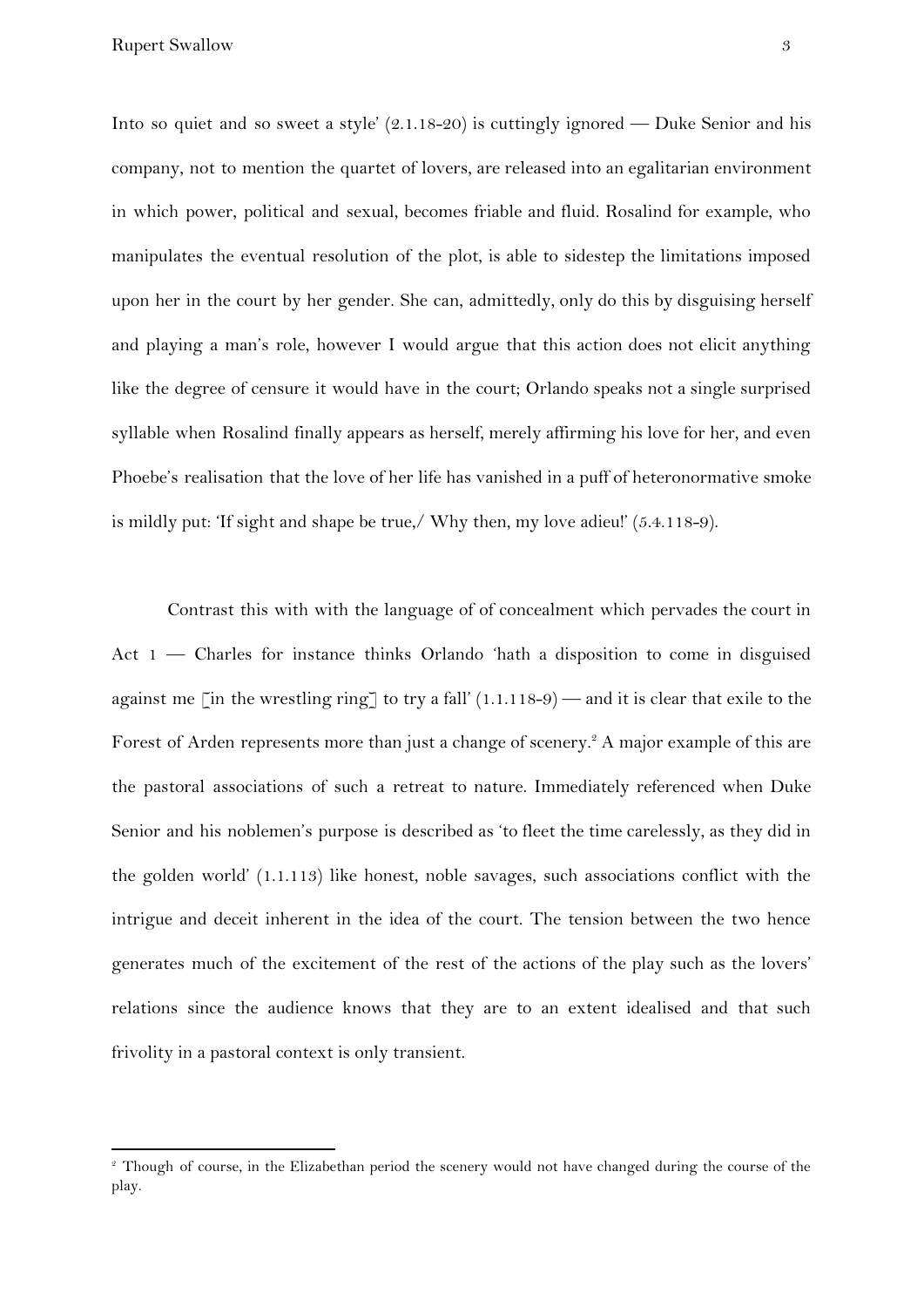For it must be acknowledged that a return to the court is always implicit in *AYLI*. At one point Rosalind says that 'Love is merely a madness' (3.2.386) and, once the madness of mistaken identity has been resolved, there is no longer any reason for the characters to remain in the forest of Arden. The ostensible excuse for their return, the surprising volte face of Duke Frederick and his return of Duke Senior's crown and 'all their lands restored to them again that were with him exiled' (5.4.162-3), is dispatched in 12 lines as an aside and, since it does not have any causal explanation in the plot, is thus shown to be a mere deus ex machina. The original reason for their presence in the Forest, because of the 'butchery' (2.3.28) and scheming of the 'pompous court' (5.4.180), is by the end of the play irrelevant. Shakespeare uses it only as a contrast to the 'true delights' (5.4.196) of the Forest, however ironically the melancholy Jaques may figure them, which the main characters enjoy by the end.

In *Lear* and *RII*, exile is also used as a destabilising dramatic device, though the modus operandi is very different to that of *AYLI*; it is used not for contrast but to show the struggle for power. In *Lear*, banishment forms a part of Cordelia's punishment. Lear says 'Let her be thine, for we have/ No such daughter, nor shall ever see/ That face of hers again. Therefore be gone'  $(1.1.262-4)$ .<sup>3</sup> Previously the favourite, she is exiled from the seat of power in England and loses all the influence she had there, not to mention her inheritance, the symbolic power of which is so important in a play focused on problems of monarchy and succession. Her physical ostracism reflects her reduced social status — Burgundy retracts his proposal when Lear tells him 'her price is fallen' (1.1.196) — and political power. Exile is thus used to relegate Cordelia to the sidelines for much of the rest

<sup>3</sup> William Shakespeare, *King Lear*, in *The Oxford Shakespeare: The Complete Works*, 2nd Edition, John Jowett, William Montgomery, Gary Taylor, and Stanley Wells, Eds. (Oxford: Clarendon Press, 2005), pp.1153-84.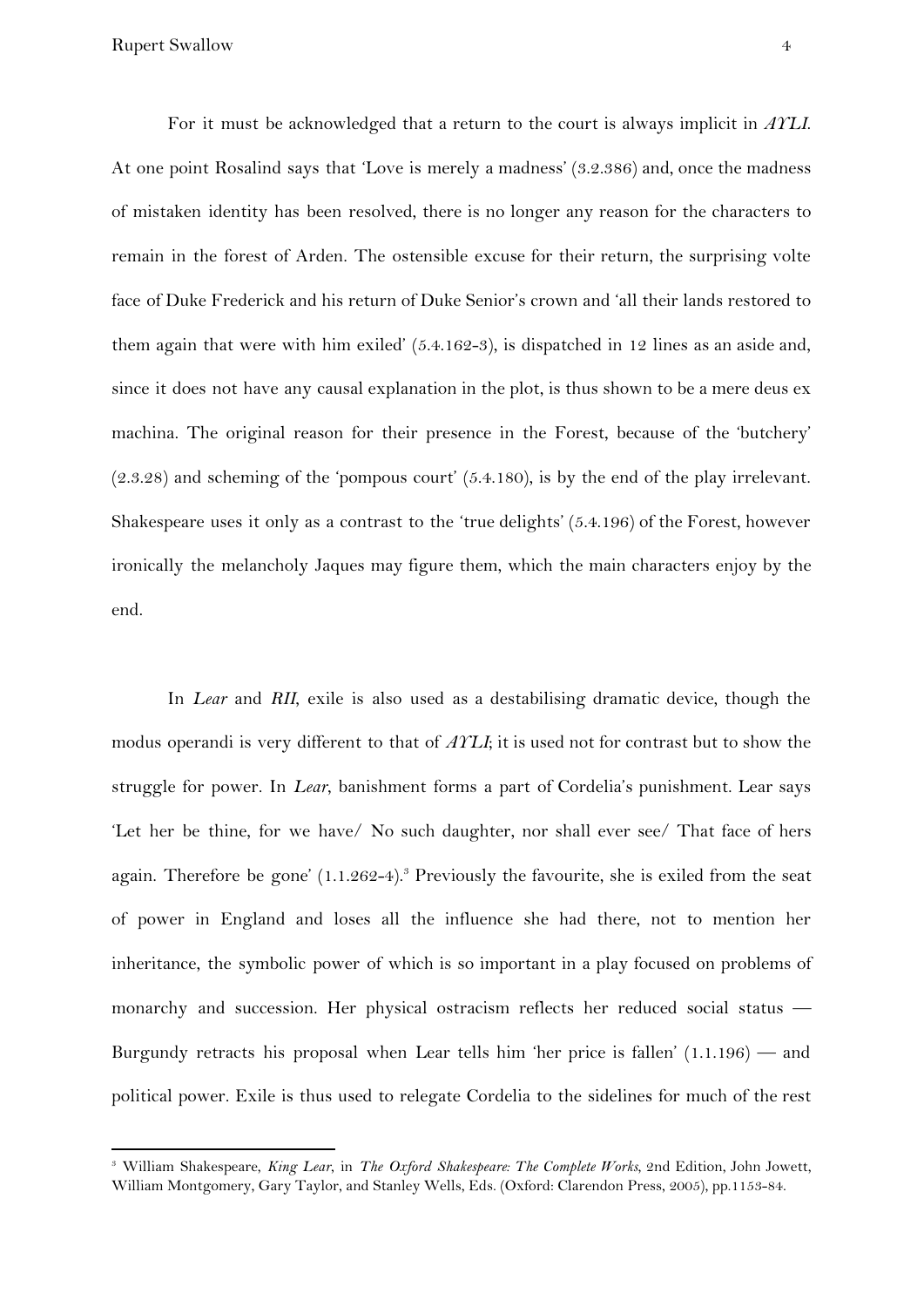of the play, dramatically writing her out of the discourse of power. Similarly, in *RII*, when King Richard exiles Bolingbroke he sets up the tension between those in the centre and those who are not and will try to assail it, that drives the action of the rest of the play. Incidentally, there is a symbolical analogy, between Richard and Bolingbroke's loquacity and their power, which the mechanism of exile helps to facilitate; causing Bolingbroke, taciturn even when present, to remain off stage for much of the play while Richard is condemned by his magnificent, arrogant grandiloquence shows that actions are more important than words.<sup>4</sup>

This idea of exile as a means for Shakespeare to create a centre which will subsequently be attacked can be taken in dialectic terms, as well as literal. Aside from physical locations and power structures, exile also represents estrangement from the value systems inherent in the status quo established at the start of the play. For example, in *Lear* Cordelia refuses to say she loves her father 'no more nor less' (1.1.93) than 'according to [her] bond' (1.1.93), rejecting the courtly status quo and hence questioning its validity. What, the audience is asked, is the value of ceremony if all it amounts to is giving hyperbolic lip service purely in order to attain an already decided reward?<sup>5</sup> Even more pertinently perhaps, is the critique of Roman ideology inherent in Coriolanus's banishment from Rome in *Coriolanus*.<sup>6</sup> That such a figure of such integrity, superlative in his field, can be roundly derided as an enemy to the very people whom he has just saved is surely a pointed critique of the system of governance that allows such an outrage to take place. Caius

<sup>4</sup> For an analogous example, see Maurice Charney, 'The Dramatic Use of Imagery in Shakespeare's Coriolanus', ELH, Vol. 23, No. 3 (Sep., 1956) (Baltimore: The Johns Hopkins University Press, 1956), pp. 183-193 <http://www.jstor.org/stable/2871786> Accessed: 11-12-2016 12:21 UTC.

 $5$  Set against this is the adulation that an increasingly old and frail Lear feels he needs for his own self-esteem; he entreats from his favourite daughter 'Nothing will come of nothing. Speak again' (1.1.90).

<sup>6</sup> William Shakespeare, *Coriolanus*, in *The Oxford Shakespeare: The Complete Works*, 2nd Edition, John Jowett, William Montgomery, Gary Taylor, and Stanley Wells, Eds. (Oxford: Clarendon Press, 2005), pp.1087-1122.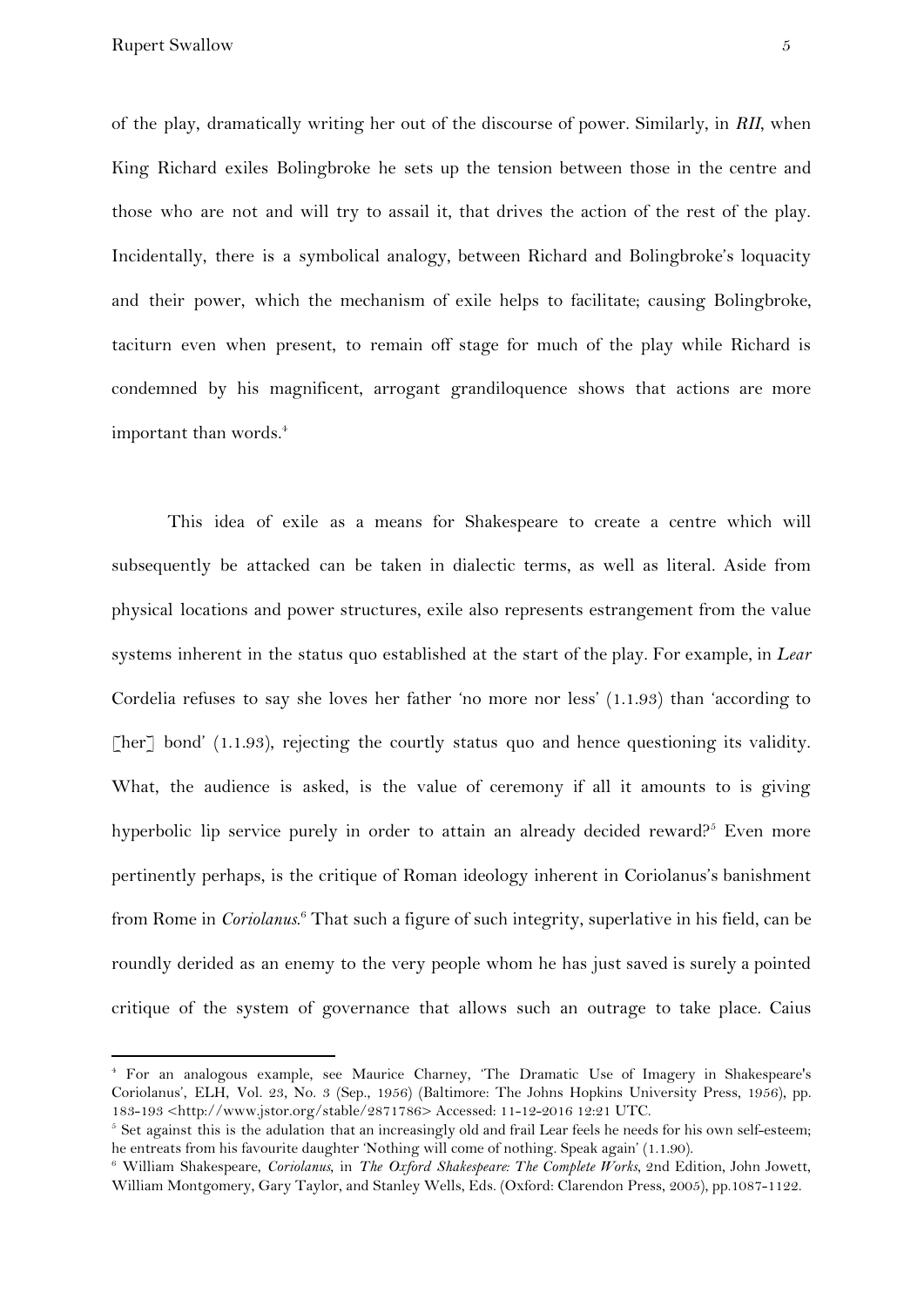Marcius, ostensibly more a warrior of the battlefield than the ballot-box  $-$  by his own admission 'oft/ When blows have made me stay, I fled from words'  $(2.2.75-6)$  —, submits himself, however reluctantly, to the electoral process, and for personal, not political, reasons is falsely accused and driven out of the city.

However, importantly and unlike Cordelia in *Lear*, Shakespeare does not marginalise the exiled Marcius. Banished from the seat of power in Rome, Marcius makes his way to the major alternative to Roman majesty at that time, the Volsci, who represent a totally different form of governance based simply on meritocratic martial rule. As Hogg puts it, the Volsci are 'an atavistic society not caught up in the cultural trappings of Rome'.<sup>7</sup> As before, exile is at the heart of the play's impulse, this time tragic; Coriolanus is doomed as soon as he is accepted by the Volsci, an act which seems inevitable given his brilliance in the heroic practices they value. However, exile is also used dramatically as a powerful exercise in cultural relativism, questioning the justice and democracy of the Roman constitution. The inception of this exercise comes in 3.3. When Brutus declares 'There's no more to be said, but he is banished' (3.3.121) Coriolanus immediately reposts with a string of typically choice insults, culminating in the statement 'I will banish you.' (3.3.127). This completely reverses the ordinary, by Roman standards, mechanics of exile and means that the Volsci and their alternative system is seen on equal terms to the Roman system as a viable, and perhaps even preferable, alternative to the the political elite of Rome with their scheming and injustices. H. J. Oliver notes that 'the theme of the play [is] the study of the place in a democratic society of the pure aristocrat'<sup>8</sup> and, in the light of this, one can perhaps see Shakespeare's use

<sup>7</sup> Ian Hogg, *Preface to Coriolanus*, produced by Frank Warwick, BBC Archives, first broadcast 15/04/1984.

<sup>&</sup>lt;sup>8</sup> H. J. Oliver 'Coriolanus As Tragic Hero', Shakespeare Quarterly, Vol. 10, No. 1 (Winter, 1959) (Washington: Folger Shakespeare Library, 1959), p.55 <http://www.jstor.org/stable/2867024> Accessed: 11-12-2016 12:21 UTC.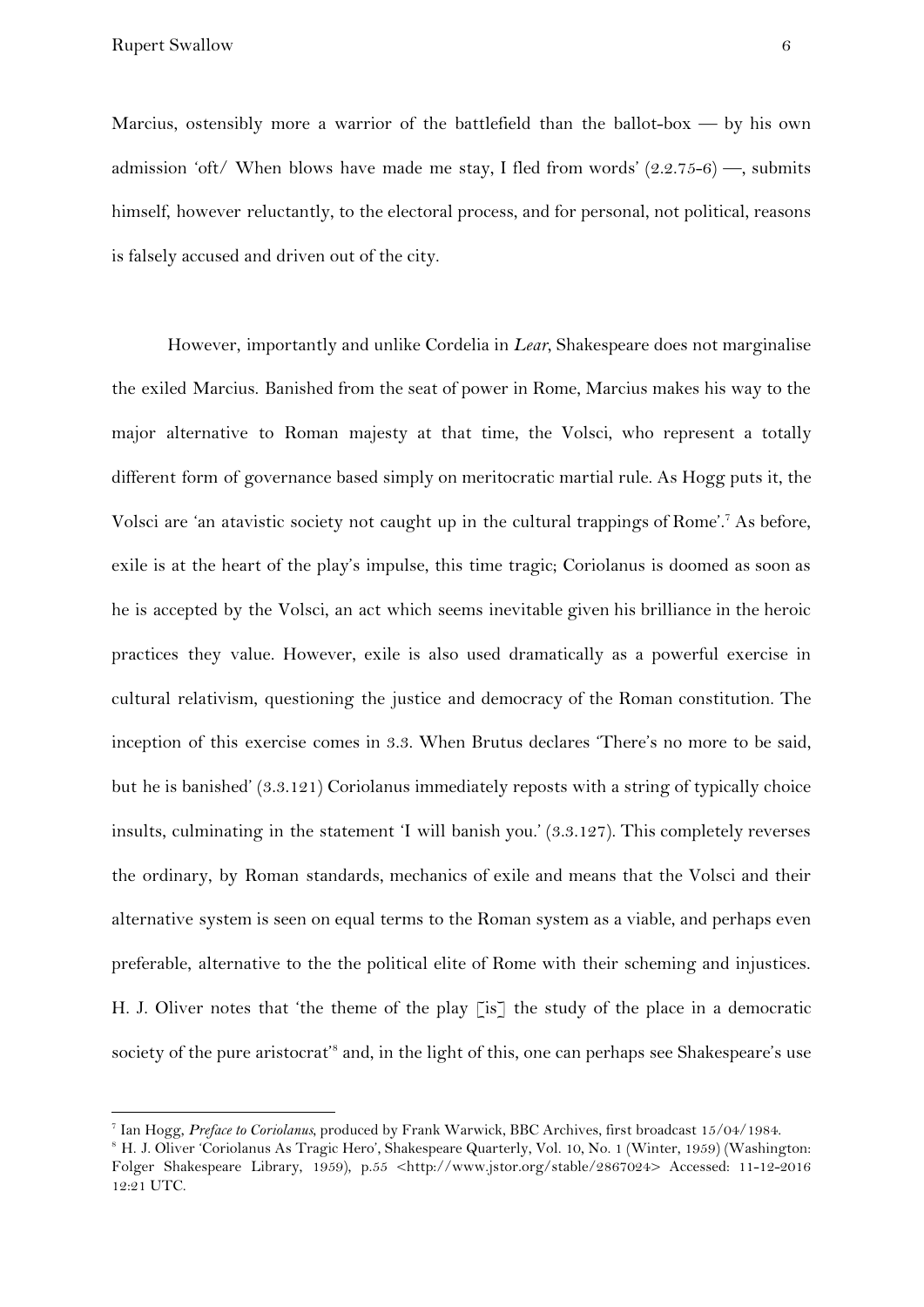of exile as advocating a movement towards a system of rulership based on meritocracy to maintain stability.

To conclude, in Shakespeare, exile always presupposes some kind of return. It is a destabilising device which sets up a dichotomy between those in the centre and those not. It is the dramatic tension derived from the conflict of this dichotomy which often creates the plays' effects. Exile functions both as a structural device, framing the narrative, as in *AYLI*, or allocating stage time to as in *Lear* and *RII*, and also as a symbolic device in which the physical dislocation of exile becoming associated with a change in value system. Both are present in *Coriolanus* in which it is suggested, by the combination of the major part that Marcius plays after he has been banished and the Volscian conquest of Rome, that he, and the aristocracy he represents, that the values of the status quo are not above condemnation.